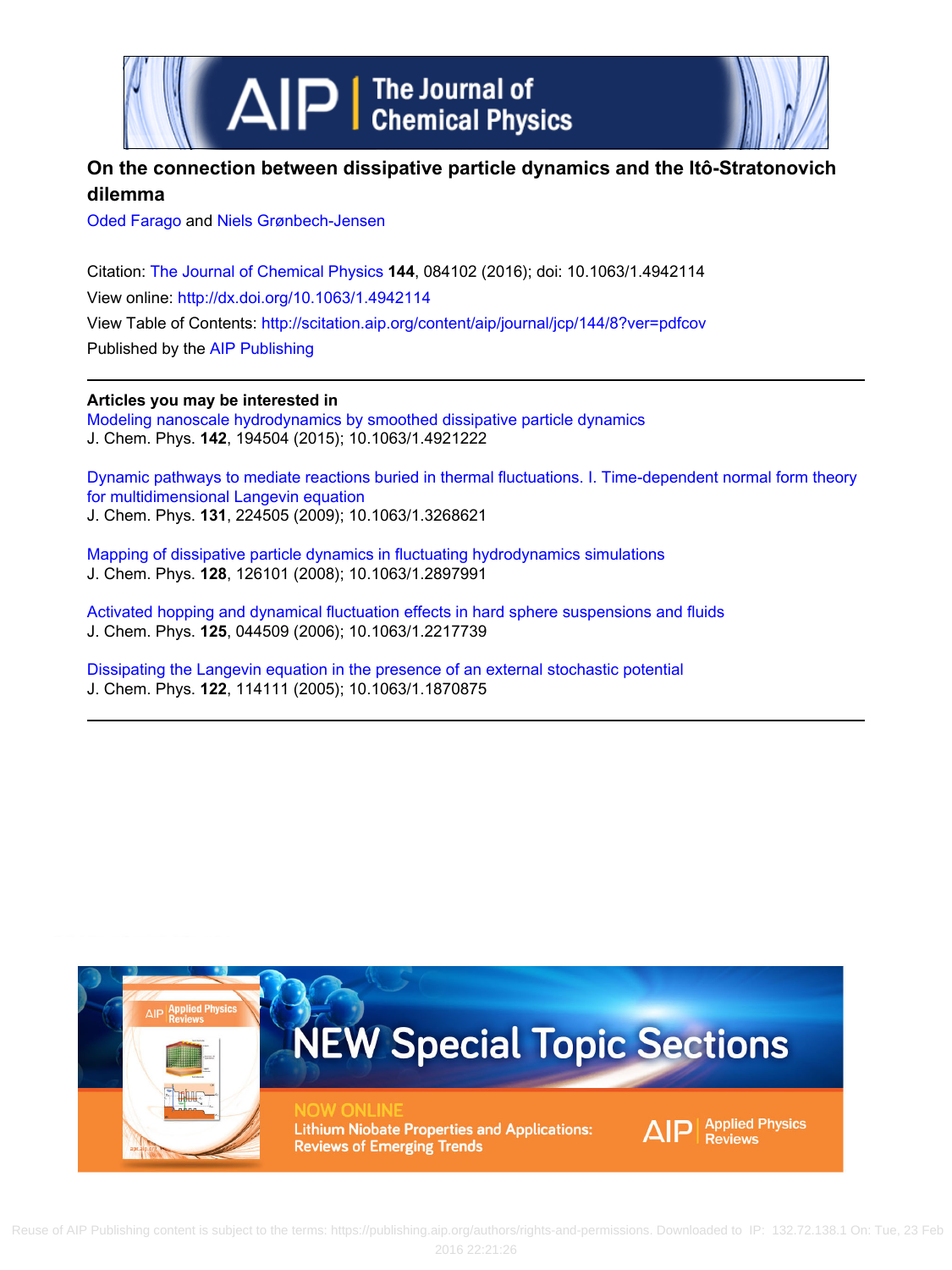THE JOURNAL OF CHEMICAL PHYSICS 144, 084102 (2016)



## **[On the connection between dissipative particle dynamics](http://dx.doi.org/10.1063/1.4942114) [and the Itô-Stratonovich dilemma](http://dx.doi.org/10.1063/1.4942114)**

Oded Farago<sup>1,2</sup> and Niels Grønbech-Jensen<sup>3,4</sup>

*Department of Biomedical Engineering, Ben-Gurion University of the Negev, Be'er Sheva 85105, Israel Ilae Katz Institute for Nanoscale Science and Technology, Ben-Gurion University of the Negev, Be'er Sheva 85105, Israel Department of Mechanical and Aerospace Engineering, University of California, Davis, California 95616, USA Department of Mathematics, University of California, Davis, California 95616, USA*

(Received 21 September 2015; accepted 4 February 2016; published online 23 February 2016)

Dissipative Particle Dynamics (DPD) is a popular simulation model for investigating hydrodynamic behavior of systems with non-negligible equilibrium thermal fluctuations. DPD employs soft core repulsive interactions between the system particles, thus allowing them to overlap. This supposedly permits relatively large integration time steps, which is an important feature for simulations on large temporal scales. In practice, however, an increase in the integration time step leads to increasingly larger systematic errors in the sampling statistics. Here, we demonstrate that the prime origin of these systematic errors is the multiplicative nature of the thermal noise term in Langevin's equation, i.e., the fact that it depends on the instantaneous coordinates of the particles. This lead to an ambiguity in the interpretation of the stochastic differential Langevin equation, known as the Itô-Stratonovich dilemma. Based on insights from previous studies of the dilemma, we propose a novel algorithm for DPD simulations exhibiting almost an order of magnitude improvement in accuracy, and nearly twice the efficiency of commonly used DPD Langevin thermostats. <sup>C</sup> *2016 AIP Publishing LLC.* [\[http:](http://dx.doi.org/10.1063/1.4942114)//[dx.doi.org](http://dx.doi.org/10.1063/1.4942114)/[10.1063](http://dx.doi.org/10.1063/1.4942114)/[1.4942114\]](http://dx.doi.org/10.1063/1.4942114)

Dissipative Particle Dynamics  $(DPD)^1$  $(DPD)^1$  is a popular method employed for simulations of diverse molecular systems including colloidal suspensions, liquid crystals, polymers, and bilayer membranes. $2-5$  $2-5$  It is particularly appealing for investigations of multiscale phenomena since, typically, the DPD particles do not represent individual atoms, but rather coarse-grained (CG) collections of molecules. DPD was originally introduced by Hoogerbrugge and Koelman<sup>[6](#page-5-3)</sup> as a method for simulating hydrodynamic phenomena in complex fluids. Specifically, the method targets *fluctuating hydrodynamics*, i.e., hydrodynamics at the mesoscopic scales where thermal fluctuations are important.<sup>[7,](#page-5-4)[8](#page-5-5)</sup> This is achieved in DPD simulations by considering Langevin Dynamics (LD), where each particle experiences a conservative force and, additionally, friction and random thermal forces that satisfy the fluctuation-dissipation theorem.[9](#page-5-6) However, in *conventional*  $LD<sub>10</sub>$  $LD<sub>10</sub>$  $LD<sub>10</sub>$ , the dissipative force acting on the particle is given by  $\vec{f}^D = -\gamma \vec{v}$ , where  $\vec{v}$  is the velocity of the particle and  $\gamma > 0$ is a constant friction coefficient. The random force is given by  $\vec{f}^R = \sqrt{2k_B T \gamma} \vec{R}(t)$ , where  $k_B$  is Boltzmann's constant,<br>T is the temperature, and  $\vec{R}(t)$  is a Gaussian distributed *T* is the temperature, and  $\vec{R}(t)$  is a Gaussian-distributed white noise with vanishing mean  $\langle R(t)_{\alpha} \rangle = 0$  and memory-less auto-correlation  $\langle R(t)_{\alpha} R(t')_{\beta} \rangle = \delta(t - t') \delta_{\alpha\beta}$  ( $\alpha$  and  $\beta$  denote Cartesian coordinates). In contrast, in DPD, the friction and random forces act in a pairwise fashion and are directed along the line connecting the centers of the particles. This ensures that the total momentum of the system is conserved, which is essential in order to capture the correct hydrodynamic behavior of fluids at large scales.<sup>[11](#page-5-8)</sup> Explicitly, the friction

force associated with each pair of particles  $i \neq j$  is given by

<span id="page-1-1"></span>
$$
\vec{f}_{ij}^D = -\gamma \omega \left( r_{ij} \right) \left( \hat{r}_{ij} \cdot \vec{v}_{ij} \right) \hat{r}_{ij}, \tag{1}
$$

where  $r_{ij} = |\vec{r}_i - \vec{r}_j|$  is the pair-distance,  $\hat{r}_{ij} = ($  $\vec{r}_i - \vec{r}_j$  $/r_{ij}$ ,<br>The and  $\vec{v}_{ij} = \vec{v}_i - \vec{v}_j$  is the relative velocity of the particles. The random force is given by random force is given by

<span id="page-1-2"></span>
$$
\vec{f}_{ij}^R = \sqrt{2k_B T \gamma \omega (r_{ij})} \theta_{ij} \hat{r}_{ij},
$$
 (2)

where  $\theta_{ij}$  is Gaussian white noise satisfying  $\langle \theta_{ij}(t) \rangle = 0$ <br>and  $\langle \theta_{ij}(t) \theta_{ij}(t') \rangle = (\delta_{ij} \delta_{ij} + \delta_{ij} \delta_{ij}) \delta(t - t')$ . The friction and where  $\theta_{ij}$  is Gaussian white noise satisfying  $\langle \theta_{ij}(t) \rangle = 0$ <br>and  $\langle \theta_{ij}(t) \theta_{kl}(t') \rangle = \left( \delta_{ik} \delta_{jl} + \delta_{il} \delta_{jk} \right) \delta(t - t')$ . The friction and<br>stochastic forces are modulated with a weight function  $\omega(r)$ . and  $\langle \theta_{ij}(t) \theta_{kl}(t') \rangle = (\delta_{ik} \delta_{jl} + \delta_{il} \delta_{jk}) \delta(t - t')$ . The friction and<br>stochastic forces are modulated with a weight function,  $\omega(r_{ij})$ ,<br>that determines their range *r*. The most commonly used that determines their range,  $r_c$ . The most commonly used weight function is  $12$ 

<span id="page-1-0"></span>
$$
\omega_{ij} = \begin{cases} \left(1 - \frac{r_{ij}}{r_c}\right)^2 & r_{ij} < r_c\\ 0 & r_{ij} \ge r_c \end{cases} \tag{3}
$$

The total friction and stochastic forces exerted on the *i*th particle are given by  $\vec{f}_i^D = \sum_{j \neq i} \vec{f}_{ij}^D$  and  $\vec{f}_i^R = \sum_{j \neq i} \vec{f}_{ij}^R$ , respectively.

As noted above, the particles in DPD simulations often represent CG groups of atoms and molecules. Coarsegraining is believed to lead to effective soft repulsive pair potentials; but, obviously, one has to keep in mind that due to the softening of the effective interaction potential, some features of the simulated system may change.<sup>[13](#page-5-10)</sup> The conservative force used in DPD simulations is usually given  $by<sup>12</sup>$  $by<sup>12</sup>$  $by<sup>12</sup>$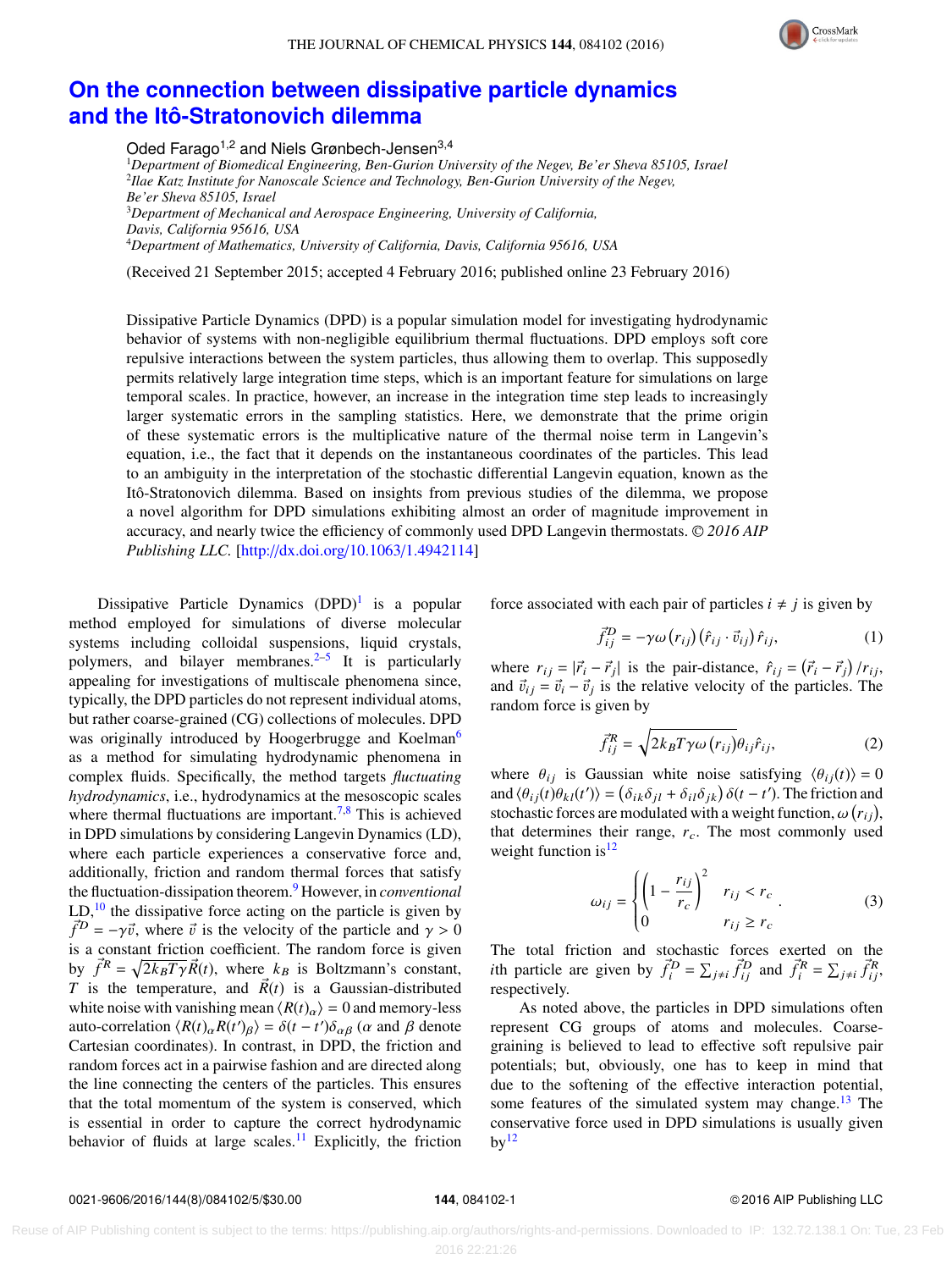$$
\vec{f}_{ij}^C = \begin{cases} a_{ij} \left( 1 - \frac{r_{ij}}{r_c} \right) \hat{r}_{ij} & r_{ij} < r_c \\ 0 & r_{ij} \ge r_c \end{cases}
$$
 (4)

where  $a_{ij} = a_{ji}$  are parameters determining the strength of the repulsion, and the range  $r_c$  is the same as in Eq.  $(3)$ . The total conservative force acting on the *i*th particle is  $\vec{f}_i^C = \sum_{j \neq i} \vec{f}_{ij}^C$ . One of the frequently proclaimed advantages of DPD simulations is that the soft-core pair potential allows the particles to overlap and, therefore, permits relatively large integration time steps *dt*, which speeds up the simulations. In practice, however, it is known that all integration methods for DPD exhibit increasing artificial changes in the sampling statistics as the discretization time step is enlarged.<sup>[14](#page-5-11)</sup> Thus, despite the enhanced numerical stability limit obtained by softening the potentials, this feature imposes severe restrictions on the size of the allowed time steps and, moreover, requires one to validate results in order to assess the statistical errors.

In this paper, we present a novel DPD integrator that, in comparison to other DPD integrators, shows considerably smaller errors in the computed averages of configurational thermodynamic quantities. The new integration method is based on an integrator recently presented by the authors (G-JF Integrator) that exhibits minimal systematic errors in the sampling statistics of conventional LD simulations, $15,16$  $15,16$  and on insights gained by implementing the integrator to study LD in systems with spatially varying friction coefficients. $17,18$  $17,18$ In the latter case, an ambiguity, known in the literature as the *Itô-Stratonovich dilemma*, arises about the integration of the stochastic noise term in Langevin's equation.<sup>[10](#page-5-7)[,19](#page-5-16)</sup> DPD belongs to the same class of problems of stochastic dynamics with multiplicative (state-dependent) noise, and it poses several unique complications that we address in what follows.

In order to understand the origin of the problems in numerical integration of DPD, we start by writing Langevin's equation of motion

<span id="page-2-3"></span><span id="page-2-0"></span>
$$
m_i d\vec{v}_i = \left(\vec{f}_i^C + \vec{f}_i^D + \vec{f}_i^R\right) dt,\tag{5}
$$

where  $m_i$  is the mass of the *i*th particle. The G-JF integrator preserves the fluctuation-dissipation theorem in discrete time by using the *exact* relationships,

$$
\int_{t_n}^{t_{n+1}} \vec{f}_i^D dt = -\int_{t_n}^{t_{n+1}} \gamma \vec{v}_i dt = -\gamma \left( \vec{r}_i^{n+1} - \vec{r}_i^n \right), \qquad (6)
$$

$$
\int_{t_n}^{t_{n+1}} \vec{f}_i^R dt = \sqrt{2k_B T \gamma} \int_{t_n}^{t_{n+1}} \vec{R}_i(t) dt
$$

<span id="page-2-1"></span>
$$
J_{t_n}
$$
  
=  $\sqrt{2k_B T \gamma dt} \vec{R}_i^{n+1}$ , (7)

where  $t^{n+1} = t^n + dt$  denotes discrete time,  $\vec{r}_i^n = \vec{r}_i(t_n)$ , and  $\vec{R}_{i}^{n+1}$  is a vector whose coordinates are Gaussian random numbers of zero mean and unity variance. Combining Eqs. [\(6\)](#page-2-0) and [\(7\)](#page-2-1) with the (second order in *dt*) approximations used in the derivation of the Verlet algorithm<sup>[20](#page-5-17)</sup> for molecular dynamics simulations in microcanonical ensembles, one arrives at the G-JF algorithm for constant-temperature LD simulations, which (after some rearrangement) reads

<span id="page-2-4"></span>
$$
\vec{r}_i^{n+1} = \vec{r}_i^n + b \left( v_i^n dt + \frac{dt^2}{2m_i} \vec{f}_i^n + \frac{dt}{2m_i} \vec{R}_i^{n+1} \right),\tag{8}
$$

$$
\vec{v}_i^{n+1} = a\vec{v}_i^n + \frac{dt}{2m_i} \left( a\vec{f}_i^n + \vec{f}_i^{n+1} \right) + \frac{b}{m_i} \vec{R}_i^{n+1},\tag{9}
$$

where  $\vec{v}_i^n = \vec{v}_i(t_n)$ ,  $\vec{f}_i^n = \vec{f}_i^C(t_n)$  is the *conservative* force, and the *constants* the constants

<span id="page-2-5"></span><span id="page-2-2"></span>
$$
b = \left(1 + \frac{\gamma dt}{2m}\right)^{-1}, \ a = \left(1 - \frac{\gamma dt}{2m}\right)b.
$$
 (10)

It has been demonstrated that, unlike other integrators, the G-JF algorithm exhibits minimal changes in the configurational sampling statistics as *dt* is varied, up to the stability limit of the integrator.[15,](#page-5-12)[16](#page-5-13)[,21](#page-5-18)

When  $\gamma = \gamma(\vec{r}_i)$  depends on the coordinate of the particle, one needs to specify where along the path from  $\vec{r}^n_i$  to  $\vec{r}^{n+1}_i$ , the friction coefficient used in Eqs. [\(7\)](#page-2-1) and [\(10\)](#page-2-2) is evaluated. This ambiguity leads to the problem known as the Itô- Stratonovich dilemma, after the conventions  $\gamma_{(1)}^{n+1} = \gamma(\vec{r}_1^n)$ <br>of Ita<sup>22</sup> and  $\gamma_{(1)}^{n+1} = [\gamma(\vec{x}_1^n) + \gamma(\vec{x}_1^{n+1})]$  (2 of Stratonovich<sup>2</sup>) of Itô,<sup>[22](#page-5-19)</sup> and  $\gamma_{i}(s) = [\gamma(\vec{r}_i^n) + \gamma(\vec{r}_i^{n+1})]/2$  of Stratonovich.<sup>[23](#page-5-20)</sup><br>The vast majority of the literature on this topic focuses on The vast majority of the literature on this topic focuses on the overdamped (strictly non-inertial) limit of Langevin's equation  $[m_i \equiv 0 \text{ in Eq. (5)}]$ , where different conventions lead to different statistical ensembles even for infinitesimally small integration steps,  $dt \rightarrow 0$ . In the case of full (inertial) dynamics (i.e., when the l.h.s. of Langevin's equation does *not* vanish completely), the different conventions lead to the same statistical sampling when  $dt \rightarrow 0$ . However, in numerical simulations with non-vanishing time steps, the error caused by employing different conventions varies considerably from one choice to another, and this error adds to the general error caused by the integrator itself. In a previous study,  $17,18$  $17,18$  we used the accurate G-JF integrator to study LD of a single particle in a medium with spacedependent friction coefficient. We demonstrated that both Itô and Stratonovich interpretations lead to noticeable deviations that scale linearly with *dt* from the equilibrium Boltzmann distribution. We proposed a new interpretation that produces markedly smaller discrepancies between the computed and the correct distributions and which, moreover, shows very little sensitivity to *dt* (and, thus, enables larger integration time steps). The newly proposed convention for choosing the value of  $\gamma_i^{n+1}$  is based on the recognition that the random collision<br>forces between the Brownian particle and the molecules of the forces between the Brownian particle and the molecules of the heat bath (which are not accounted for explicitly at molecular resolution) are decomposed in Langevin's equation into two contributions. The friction term represents the mean change in the momentum of the particle due to the collisions, while the noise accounts for the Gaussian statistical fluctuations around the mean value.[24](#page-5-21) We, therefore, consider the *deterministic* part of Langevin's equation without the random component and define  $\vec{s}_i^{n+1} = \vec{r}_i^n + \vec{v}_i^n dt + \left[\vec{f}_i^n - \gamma(\vec{r}_i^n)\vec{v}_i^n\right] (dt^2/2m_i)$  that satisfies  $\langle \vec{r}_i^{n+1} \rangle \approx \vec{s}_i^{n+1} + O(dt^3)$ . Our new convention for  $\gamma_i^{n+1}$ <br>reads  $\gamma_i^{n+1} = [\gamma(\vec{r}_i^n) + \gamma(\vec{s}_i^{n+1})]/2$ . This definition resembles<br>the Stratonovich interpretation for  $\gamma_i^{n+1}$ , yet it does not creat  $\sum_{r=1}^{\infty}$ the Stratonovich interpretation for  $\gamma_i^{n+1}$ ; yet, it does not create<br>spurious drift. For a detailed discussion on the spurious ⃗*r* n i ŗ.  $+\gamma$ Ş  $\vec{s}^{n+1}_i$  $\left(\frac{1}{2}\right)$ /2. This definition resembles<br>or  $\gamma^{n+1}$  yet it does not create *spurious drift*. For a detailed discussion on the spurious drift problem, we refer to Refs. [17,](#page-5-14) [18,](#page-5-15) [25,](#page-5-22) and [26](#page-5-23) (and references therein). In short, the fact that the noise term in Eq. [\(5\)](#page-2-3) generates the distribution of momentum changes around the mean value, implies that the r.h.s. of Eq. [\(7\)](#page-2-1)

Reuse of AIP Publishing content is subject to the terms: https://publishing.aip.org/authors/rights-and-permissions. Downloaded to IP: 132.72.138.1 On: Tue, 23 Feb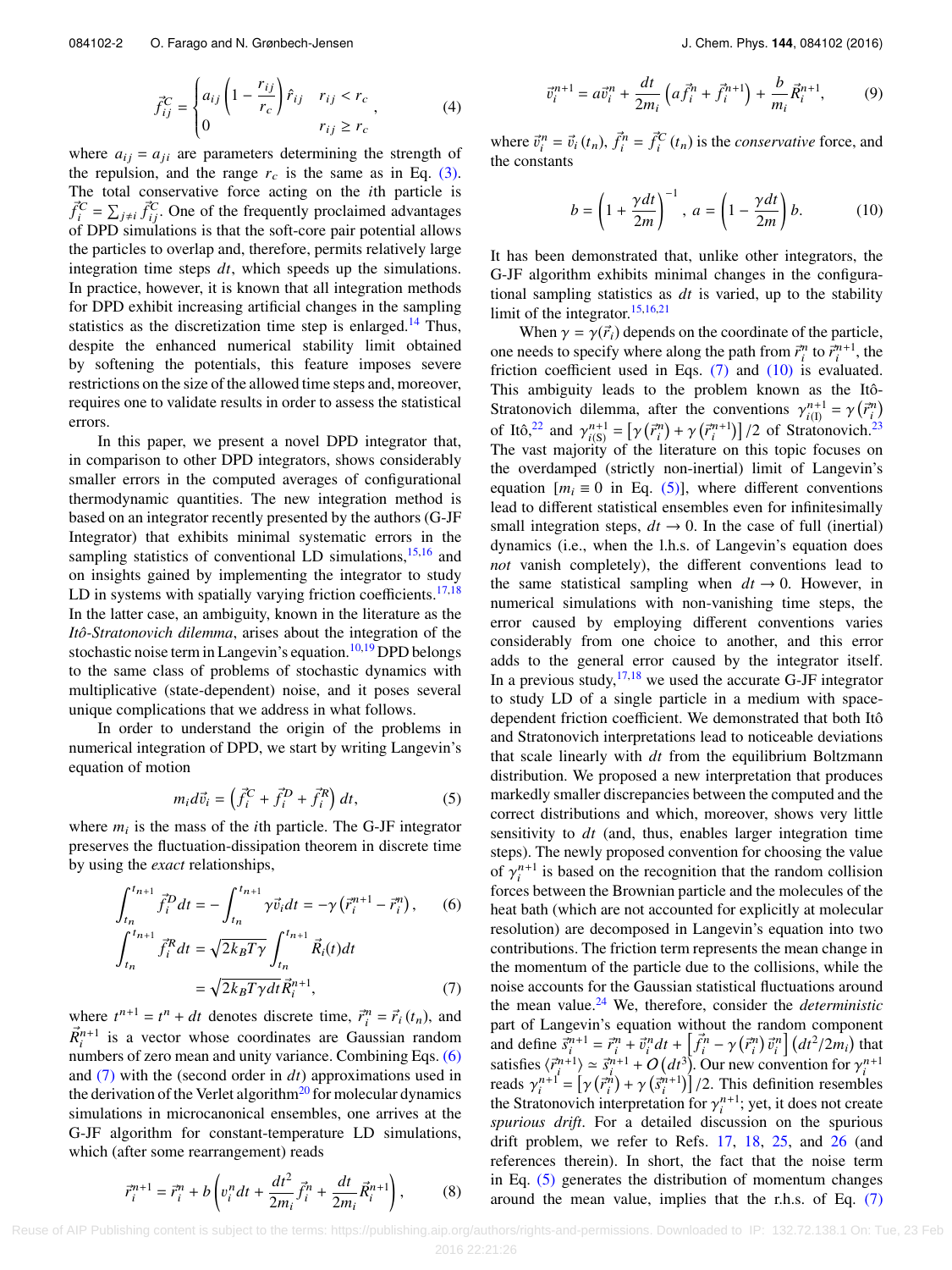must satisfy

$$
\langle \sqrt{2k_B T \gamma_i^{n+1} dt} \, \vec{R}_i^{n+1} \rangle = 0. \tag{11}
$$

However, because  $\vec{R}_{i}^{n+1}$  is a Gaussian random number with zero mean, condition [\(11\)](#page-3-0) can only be fulfilled if  $\gamma_i^{n+1}$  and  $\vec{p}_{i+1}^{n+1}$  are independent of each other which is not the case with  $\vec{R}_i^{n+1}$  are independent of each other, which is *not* the case with the seemingly physical Stratonovich interpretation, where interpretation satisfies Eq. [\(11\);](#page-3-0) however, it uses a poor  $\vec{r}_i^{n+1}$  depends on  $\vec{r}_i^{n+1}$ , which itself depends on  $\vec{R}_i^{n+1}$ . Itô's estimation for  $\gamma_i^{n+1}$  (the initial value—completely ignoring<br>the path of the particle) and therefore, also fails to produce the path of the particle) and, therefore, also fails to produce accurate statistical sampling for large *dt*. The newly proposed interpretation satisfies condition [\(11\)](#page-3-0) (like Itô), but with a value of  $\gamma_i^{n+1}$  representing a spatial average over the ensemble<br>of trajectories of the particle during the time step (like of trajectories of the particle during the time step (like Stratonovich).

DPD simulations present an even more challenging task of handling multiplicative (state-dependent) noise. The complexity is mainly linked to the fact that friction and noise forces act in a pairwise fashion and that they depend on both the relative coordinates and velocities of the particles. Nevertheless, a considerably improved DPD integrator can be devised, based on insights gained from our previous investigations of the Itô-Stratonovich dilemma. In order for the fluctuation-dissipation theorem to be implemented appropriately in discrete time, it is necessary to ensure that the friction and noise forces associated with each pair act along the same direction, and they must be weighted in a manner that on one hand represents an average over the time step (*a-la* Stratonivich convention), but on the other hand independent of the random noise (in order to avoid spurious drift, *a-la* Itô). We, therefore, start by advancing the system *without random forces*, which gives the deterministic estimations for the new coordinates,  $\vec{s}^{n+1}_{i}$ , and then compute the averages

$$
\vec{s}_i^{n+1/2} \equiv (\vec{r}_i^n + \vec{s}_i^{n+1})/2
$$
  
=  $\vec{r}_i^n + \vec{v}_i^n \frac{dt}{2} + [\vec{f}_i^C(\vec{r}^n) + \vec{f}_i^D(\vec{r}^n, \vec{v}^n)] \frac{dt^2}{4m_i},$  (12)

where  $\vec{r}$  and  $\vec{v}$  (to be distinguished from  $\vec{r}_i$  and  $\vec{v}_i$ ) denote dependence on coordinates and velocities of all the particles. The coordinates  $\vec{s}^{n+1/2}$  define the directions of the friction and noise forces within the time step, as well as the values of the friction coefficients. We, thus, continue with calculating the random forces acting on the particles

$$
\vec{f}_i^{R^{n+1/2}} dt = \sum_{i \neq j} \sqrt{2k_B T \gamma \omega \left( s_{ij}^{n+1/2} \right) dt} \; \theta_{ij}^{n+1} \hat{s}_{ij}^{n+1/2},\tag{13}
$$

where  $s_{ij} = |\vec{s}_i - \vec{s}_j|$  and  $\hat{s}_{ij} = (\vec{s}_i - \vec{s}_j)/s_{ij}$ . We note the following important technical point: In order to avoid the following important technical point: In order to avoid the necessity of recalculating the list of interacting particles associated with the coordinates  $\vec{s}^{n+1/2}$ , we perform the summation in Eq.  $(13)$  [as well as in Eqs.  $(15)$  and  $(17)$ below] over the list of interacting pairs corresponding to  $\vec{r}_i^n$ . This excludes from the summation the pairs with  $s_{ij}^{n+1/2} < r_c$ , for which  $r^n > r$ . The fraction of such pairs diminishes with for which  $r_{ij}^n \ge r_c$ . The fraction of such pairs diminishes with *dt* and their contribution to the friction and noise forces is, anyhow, small. We have tested and verified that including them in the sum has, indeed, almost no effect on the computational results.

<span id="page-3-0"></span>The calculation of the friction force poses a problem unique to DPD simulations. In conventional LD, the impulse of the friction force on each particle can be related to the displacement of the same particle [see Eq. [\(6\)\]](#page-2-0), while in DPD the displacements of all the particles are coupled. This precludes us from following the route leading to Eqs. [\(8\)](#page-2-4) and [\(9\)](#page-2-5) and enforces the approximation of defining the velocity

$$
\vec{u}_i^{n+1/2} \equiv \vec{v}_i^n + \left[ \vec{f}_i^C(\vec{r}^n) + \vec{f}_i^D(\vec{r}^n, \vec{v}^n) + \vec{f}_i^{R^{n+1/2}} \right] \frac{dt}{2m_i},\qquad(14)
$$

and the associated friction forces

<span id="page-3-2"></span>
$$
\vec{f}_i^{D^{n+1/2}} = -\sum_{i \neq j} \gamma \omega \left( s_{ij}^{n+1/2} \right) \left( \hat{s}_{ij}^{n+1/2} \cdot \vec{u}_{ij}^{n+1/2} \right) \hat{s}_{ij}^{n+1/2}, \qquad (15)
$$

where  $\vec{u}_{ij} = \vec{u}_i - \vec{u}_j$ . The new coordinates of the particles can now be computed using

$$
\vec{r}_i^{n+1} = \vec{r}_i^n + \vec{v}_i^n dt + \left[ \vec{f}_i^C (\vec{r}^n) + \vec{f}_i^{D^{n+1/2}} + \vec{f}_i^{R^{n+1/2}} \right] \frac{dt^2}{2m_i}.
$$
 (16)

Once the new coordinates are determined, we can calculate the change in the relative coordinates  $\vec{\delta}_i^{n+1/2} = (\vec{r}_i^{n+1} - \vec{r}_j^{n+1})$ <br> $(\vec{r}_i^{n} - \vec{r}_j^{n})$  and the coordinates is  $(\vec{r}_i^{n+1/2} - \vec{r}_j^{n+1})$  $-\left(\vec{r}_i^n - \vec{r}_j^n\right)$ , and the associated velocities  $\vec{w}_{ij}^{n+1/2} \equiv \vec{\delta}_{ij}^{n+1/2}/dt$ , and replace approximation [\(15\)](#page-3-2) with

<span id="page-3-3"></span>
$$
\vec{f}_i^{D^{n+1/2}} = -\sum_{i \neq j} \gamma \omega \left( s_{ij}^{n+1/2} \right) \left( \hat{s}_{ij}^{n+1/2} \cdot \vec{w}_{ij}^{n+1/2} \right) \hat{s}_{ij}^{n+1/2}.
$$
 (17)

We also compute the new deterministic forces,  $\vec{f}_i^C$ ⃗*r* n+1 , and then evaluate the new velocities via

<span id="page-3-5"></span>
$$
\vec{v}_i^{n+1} = \vec{v}_i^n + \left[ \frac{\vec{f}_i^C(\vec{r}^n) + \vec{f}_i^C(\vec{r}^{n+1})}{2} + \vec{f}_i^{D^{n+1/2}} + \vec{f}_i^{R^{n+1/2}} \right] dt.
$$
\n(18)

We "close the loop" by calculating the friction forces  $\vec{f}_i^D(\vec{r}^{n+1}, \vec{v}^{n+1})$  to be used at the next application of Eq. [\(12\).](#page-3-4)<br>The sequence of Eqs. (12)-(18) constitutes our propose

<span id="page-3-4"></span><span id="page-3-1"></span>The sequence of Eqs.  $(12)-(18)$  $(12)-(18)$  constitutes our proposed new DPD integrator, which we term DPD-DE after the "deterministic estimation" of  $\vec{s}_i^{n+1}$  in Eq. [\(12\).](#page-3-4) To test the algorithm, we simulate a system of  $N = 500$  identical particles in a cubic box of length  $L = 5$  with the parameter set  $r_c = 1$ ,  $k_B T = 1$ ,  $m_i = 1$ ,  $a_{ij} = 25$ , and  $\gamma = 4.5$ . This system, with the same set of parameters, has recently been used in Ref. [27](#page-5-24) for comparison between several DPD integrators. As a benchmark, we use the DPD Velocity-Verlet (DPD-VV) method of Besold *et al.*, [28](#page-5-25) which is implemented in several popular simulation packages. We note that in the simulations of the very same system in Ref. [27,](#page-5-24) the accuracy and efficiency of the DPD-VV algorithm were found to be almost identical to other commonly used DPD Langevin integrators such as Shardlow's splitting method. $29,30$  $29,30$  Therefore, the DPD-VV results also allow comparison with other integration schemes for constant-temperature DPD. We also note that methods for DPD simulations with energy conservation exist (e.g., Refs. [31](#page-5-28) and [32\)](#page-5-29), but the discussion of constant-energy DPD is beyond the scope of this paper. The performance of the integrator is evaluated by measuring the mean and standard deviation of the potential energy of the system

Reuse of AIP Publishing content is subject to the terms: https://publishing.aip.org/authors/rights-and-permissions. Downloaded to IP: 132.72.138.1 On: Tue, 23 Feb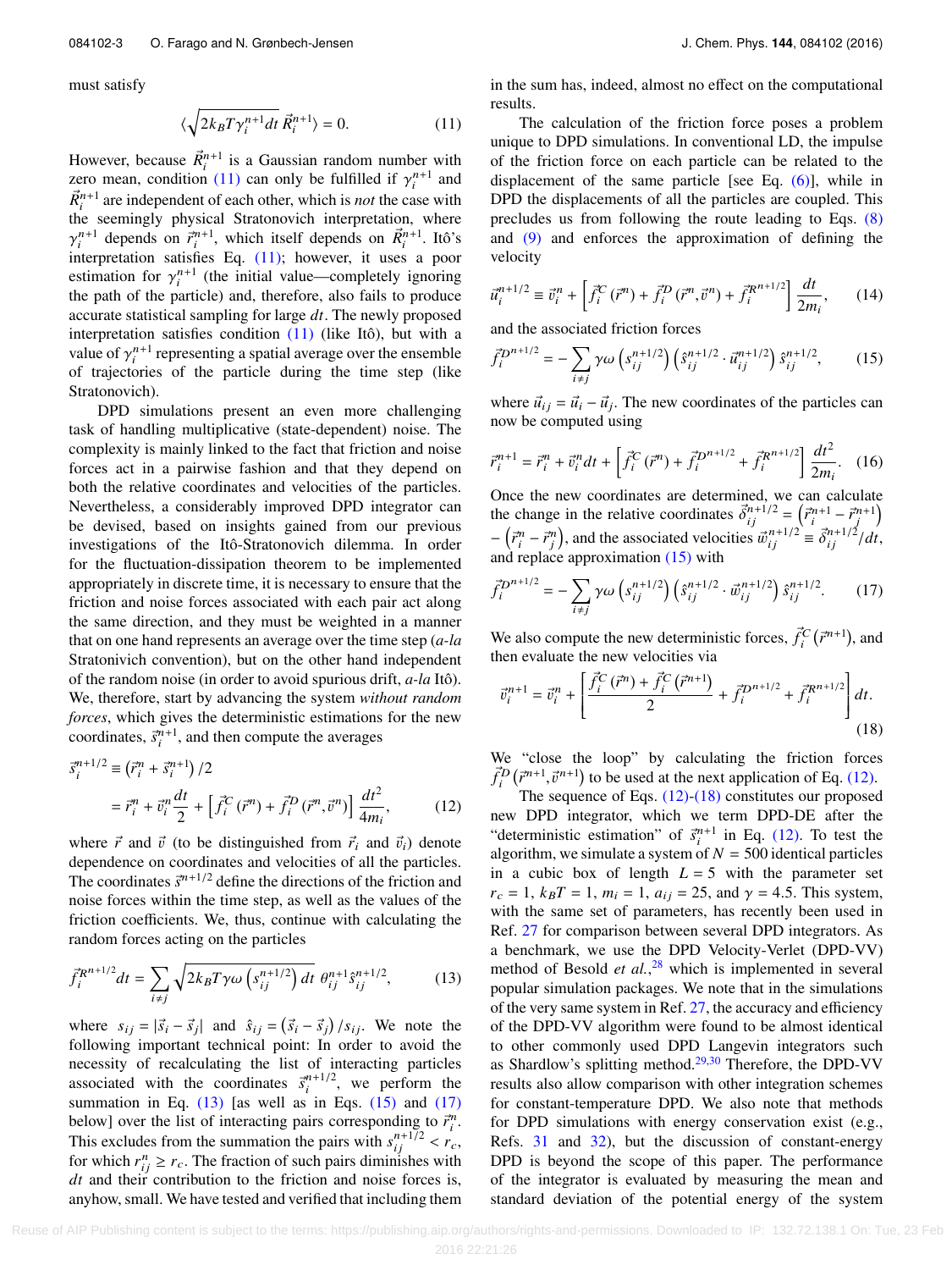<span id="page-4-0"></span>

FIG. 1. Mean (a) and standard deviation (b) of the potential energy per particle, computed with different integration time steps. Results for the DPD-DE and DPD-VV methods are plotted in circles (with solid line) and squares (with dashed line), respectively. The lines serve as guides to the eye.

in simulations with increasing time steps. These quantities characterize the quality of configurational sampling. For each time step, ranging from  $dt = 0.01$  and up to a time step showing significant deviations from the asymptotic  $dt \rightarrow 0$ limit, we simulated the system for  $1.44 \times 10^6$  time units and sampled the energy at intervals of 1.2 time units. Our results sampled the energy at intervals of 1.2 time units. Our results for the mean  $(\langle E \rangle)$  and standard deviation ( $\sigma_E$ ) of the potential energy (normalized per particle) are plotted, respectively, in Fig. [1.](#page-4-0) We observe that both methods exhibit an increase in the measured  $\langle E \rangle$  and  $\sigma_E$  with *dt* indicating unwanted changes in the sampling statistics. However, per *dt*, the results of the DPD-DE integrator of this work appear to be about 6-7 times more accurate (i.e., exhibiting smaller relative errors) than the results of the DPD-VV method. A similar degree of improvement in accuracy has been found in simulations of both denser and more dilute systems, and for different values of the parameter  $a_{ij}$  representing stronger/weaker repulsion between the particles.

Fig. [2](#page-4-1) depicts the results for the simulated kinetic temperature,  $T_k = \frac{2}{3}\left(\frac{K}{N-1}\right)$  (where *K* is the kinetic energy), as a function of *dt*. One may erroneously conclude from the results for  $T_k$  that DPD-VV performs better than DPD-DE. This impression, however, is incorrect. It has been now well established (see numerous discussions on this point in, e.g., Refs. [15,](#page-5-12) [16,](#page-5-13) [21,](#page-5-18) [27,](#page-5-24) and [33\)](#page-5-30) that in contrast to the potential energy, the simulated kinetic energy is not very

<span id="page-4-1"></span>

FIG. 2. The computed kinetic temperature as a function of the integration time steps. Results for the DPD-DE and DPD-VV methods are plotted in circles (with solid line) and squares (with dashed line), respectively. The lines serve as guides to the eye.

important and cannot be taken as a reliable measure for the accuracy of a simulation method. This feature of numerical integrators does not originate from the discretization of the friction and noise forces. This is an inherent property of the classic Verlet algorithm where the discrete-time momentum  $\vec{v}_i^n$  is not exactly conjugated to the coordinate  $\vec{r}_i^n$ . For this reason one should not attempt to use (with any integrator) reason, one should not attempt to use (with any integrator) quantities, such as momentum autocorrelations, for precise measures, unless very small integration time steps are applied.

To ensure that the new integrator is useful for DPD simulations, it is necessary to also demonstrate that it produces the correct dynamics, at least as accurately as other algorithms. As a measure for the dynamical evolution of the system, we consider the diffusion coefficient $14$ 

$$
D = \lim_{t \to \infty} \frac{1}{6Nt} \left\langle \sum_{i=1}^{N} \left[ \vec{r}_i(t) - \vec{r}_i(0) \right]^2 \right\rangle, \tag{19}
$$

whose value depends only on the discrete-time coordinates whose value depends only on the discrete-time coordinates  $\vec{r}^n_i$ , but not on the discrete-time momenta  $\{\vec{v}^n_i\}$ . Results for *D*  $\vec{v}^n$  as function of *dt* are shown in Fig. 3. As expected, the results as a function of *dt* are shown in Fig. [3.](#page-4-2) As expected, the results

<span id="page-4-2"></span>

FIG. 3. The computed diffusion coefficient as a function of the integration time steps. Results for the DPD-DE and DPD-VV methods are plotted in circles (with solid line) and squares (with dashed line), respectively. The lines serve as guides to the eye.